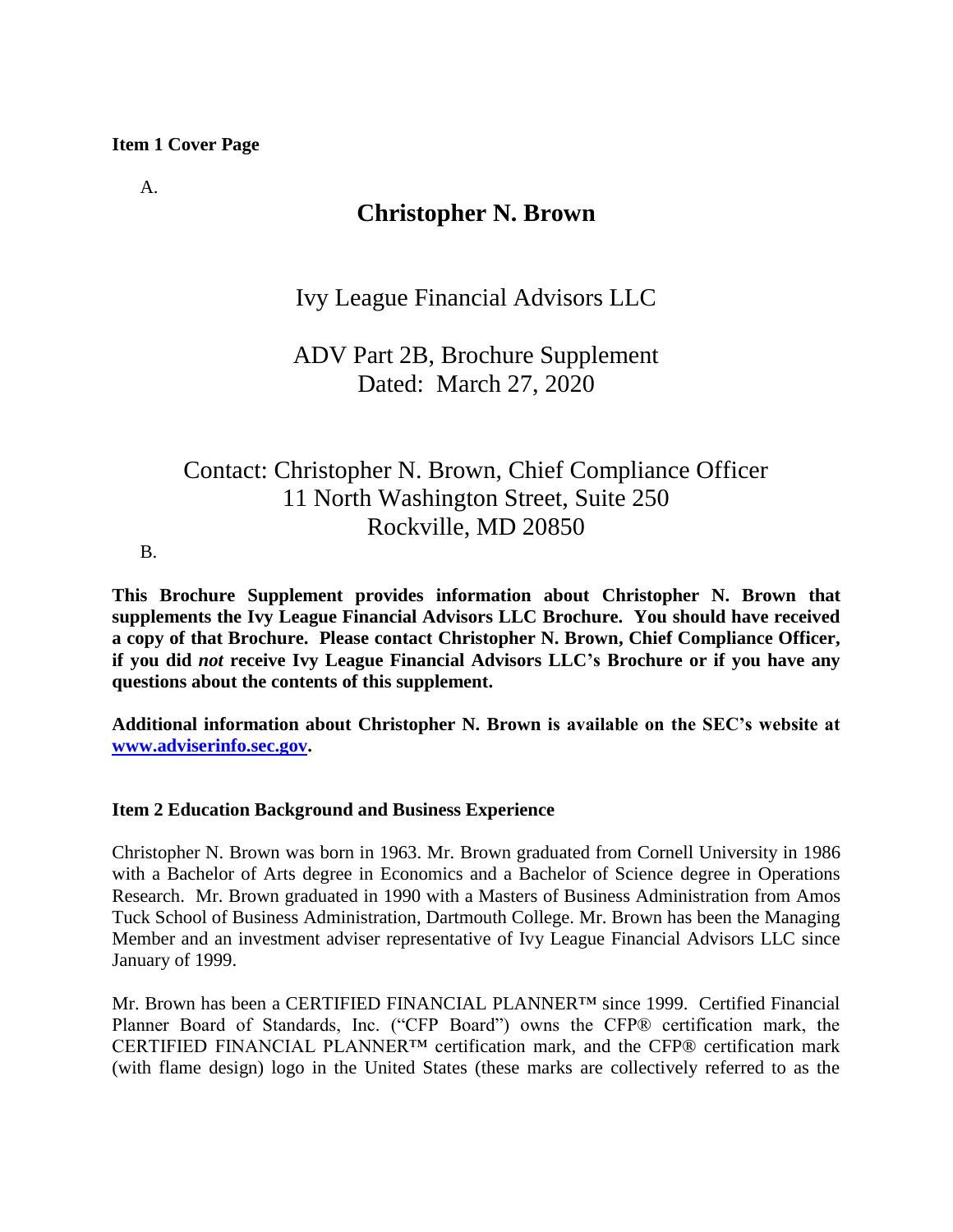"CFP® marks"). The CFP Board authorizes use of the CFP® marks by individuals who successfully complete the CFP Board's initial and ongoing certification requirements.

The CFP® certification is a voluntary certification; no federal or state law or regulation requires financial planners to hold CFP® certification. It is recognized in the United States and a number of other countries for its (1) high standard of professional education; (2) stringent code of conduct and standards of practice; and (3) ethical requirements that govern professional engagements with clients. Currently, more than 86,000 individuals have obtained CFP® certification in the United States.

To attain the right to use the CFP® marks, an individual must satisfactorily fulfill the following requirements:

- Education Complete a college-level course of study addressing the financial planning subject areas that CFP Board's studies have determined as necessary for the competent and professional delivery of financial planning services or an accepted equivalent, including [completion of a financial plan development capstone course,](https://www.cfp.net/become-a-cfp-professional/cfp-certification-requirements/education-requirement/capstone-course) and attain a Bachelor's Degree from an accredited college or university. CFP Board's financial planning subject areas include professional conduct and regulation, general principles of financial planning, education planning, risk management and insurance planning, investment planning, income tax planning, retirement savings and income planning, and estate planning;
- Examination Pass the comprehensive CFP® Certification Examination. The examination, administered in 6 hours, includes case studies and client scenarios designed to test one's ability to correctly diagnose financial planning issues and apply one's knowledge of financial planning to real world circumstances;
- Experience CFP Board requires 6,000 hours of experience through the Standard Pathway, or 4,000 hours of experience through the Apprenticeship Pathway that meets additional requirements ; and
- Ethics Agree to be bound by CFP Board's *Code of Ethics and Standards of Conduct*, which put clients' interest first; acknowledge CFP Board's right to enforce them through its *Disciplinary Rules and Procedures;* comply with the *Financial Planning Practice Standards* which determine what clients should reasonably expect from the financial planning engagement and complete a CFP® Certification Application which requires disclosure of an individual's background, including involvement in any criminal, civil, governmental, or self-regulatory agency proceeding or inquiry, bankruptcy, customer complaint, filing, termination/internal reviews conducted by the individual's employer or firm.

Individuals who become certified must complete the following ongoing education and ethics requirements in order to maintain the right to continue to use the CFP® marks:

• Continuing Education – Complete 30 hours of continuing education hours accepted by the CFP Board every two years, including two hours on the *Code of Ethics* and other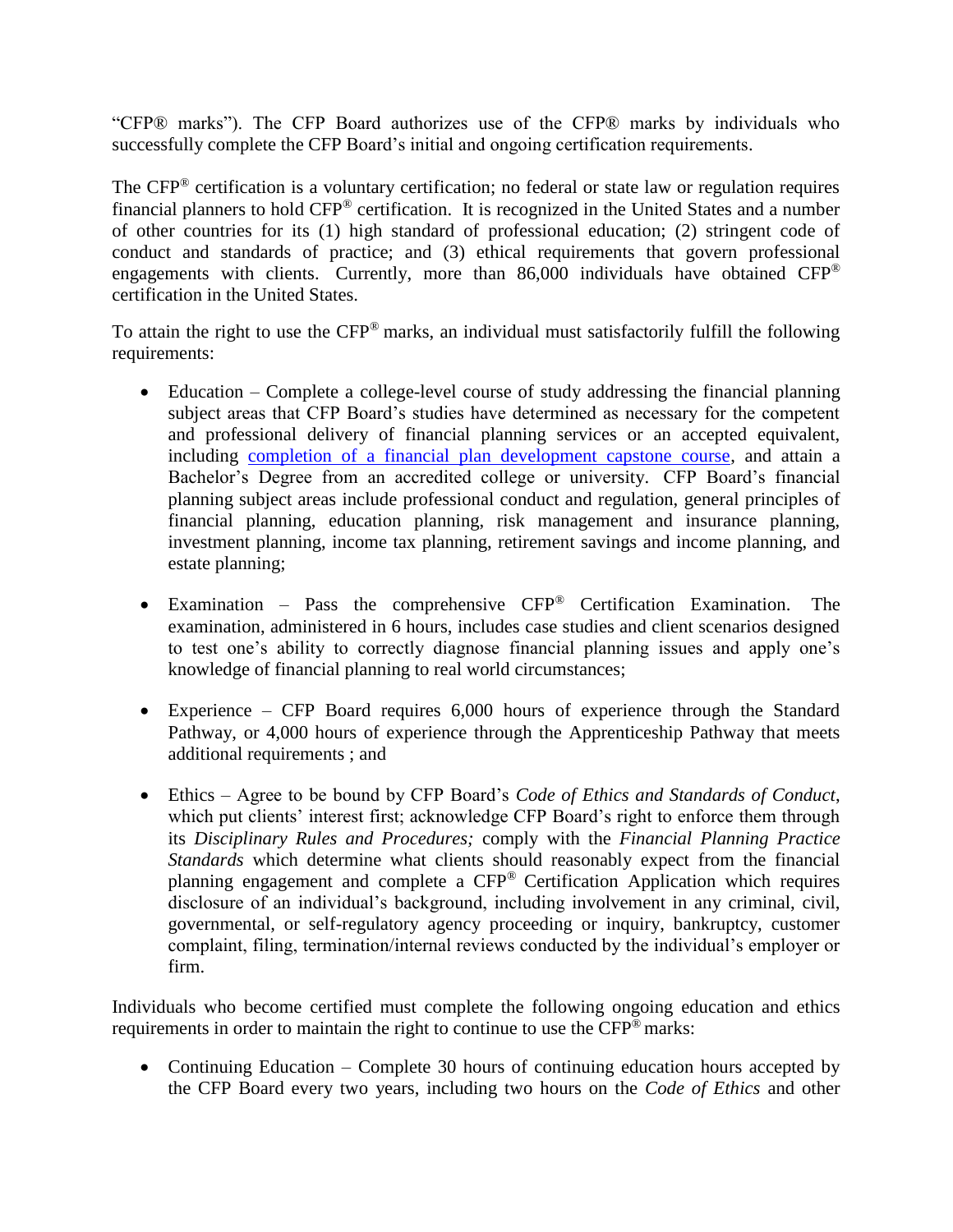parts of the *Standards of Professional Conduct*, to maintain competence and keep up with developments in the financial planning field;

- Ethics CFP® professionals agree to adhere to the high standards of ethics and practice outlined in CFP Board's Code of Ethics and Standards of Conduct and to acknowledge CFP Board's right to enforce them through its Disciplinary Rules and Procedures. The Code of Ethics and Standards of Conduct require that CFP Professionals provide financial planning services in the best interests of their clients; and
- Certification Application Properly complete a Certification Application to (i) acknowledge voluntary adherence to the [terms and conditions of certification with CFP](https://www.cfp.net/utility/terms-and-conditions-of-certification-and-license)  [Board](https://www.cfp.net/utility/terms-and-conditions-of-certification-and-license) and (ii) disclose any involvement in criminal and civil proceedings, inquiries or investigations, bankruptcy filings, internal reviews and customer complaints.

CFP® professionals who fail to comply with the above standards and requirements may be subject to CFP Board's enforcement process, which could result in suspension or permanent revocation of their CFP® certification.

You may [verify an individual's CFP®](https://www.cfp.net/verify-a-cfp-professional) certification and background through the CFP Board. The verification function will allow you to verify an individual's certification status, CFP Board's disciplinary history and any bankruptcy disclosures in the past ten years. Additional regulatory information may also be found through [FINRA'S BrokerCheck](https://brokercheck.finra.org/) and the [SEC's Investment](https://www.adviserinfo.sec.gov/IAPD/Default.aspx)  [Adviser Public Disclosure databases,](https://www.adviserinfo.sec.gov/IAPD/Default.aspx) which are free tools that may be used to conduct research on the background and experience of CFP® professionals and those who held CFP® certification at one time, including with respect to employment history, regulatory actions, and investmentrelated licensing information, arbitrations, and complaints.

Mr. Brown has held the designation of Accredited Investment Fiduciary® (AIF®) since 2005. The AIF designation certifies that the recipient has specialized knowledge of fiduciary standards of care and their application to the investment management process. To receive the AIF designation, individuals must complete a training program, successfully pass a comprehensive, closed-book final examination under the supervision of a proctor and agree to abide by the AIF Code of Ethics. In order to maintain the AIF designation, the individual must annually renew their affirmation of the AIF Code of Ethics and complete six hours of continuing education credits. The certification is administered by the Center for Fiduciary Studies, LLC (a Fiduciary360 (fi360) company).

### **Item 3 Disciplinary Information**

None.